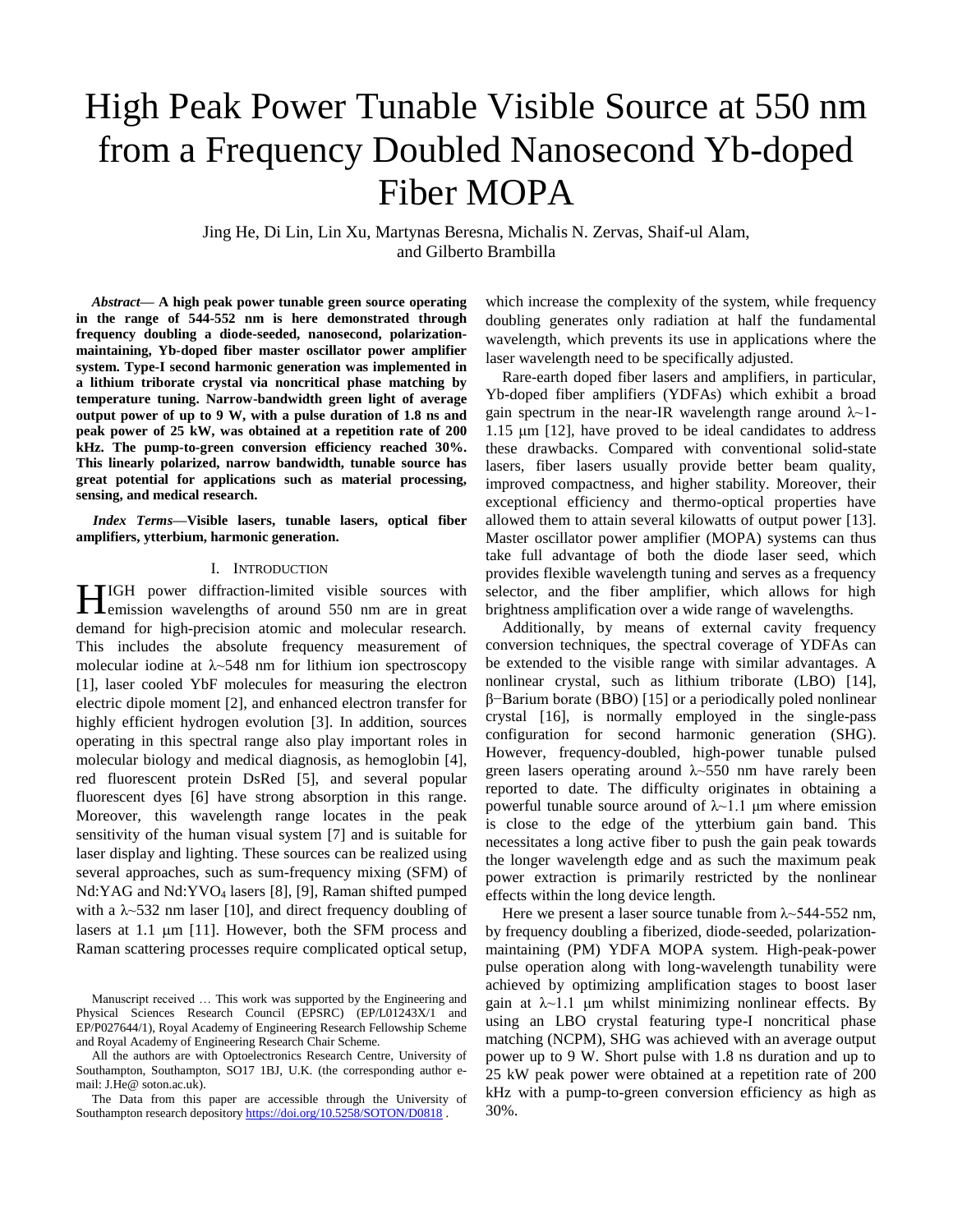## II. EXPERIMENT SETUP

As depicted in Fig. 1, the system consists of a PM-fiberpigtailed tunable seed, followed by a four-stage YDFA MOPA chain and a frequency doubling module.

The seed laser was based on a linearly polarized Fabry-Perot laser diode (Sacher Lasertechnik). The tunability of the seed signal was achieved by adjusting an internal diffraction grating with a linewidth of about 100 kHz, giving a working wavelength from 1088 nm to 1104 nm. The optical output of the seed laser was pre-shaped into Gaussian-like pulses using a high extinction ratio (>30 dB) electro-optic modulator (EOM) driven by an arbitrary waveform generator (AWG). The pulse width of the EOM output was set to 2 ns at a repetition rate of 5 MHz.



Fig. 1. Schematic diagram of the MOPA and the SHG system

Three preamplifiers were used to achieve sufficient signal power to seed the final-stage power amplifier. The first consisted of a 9 m long, core-pumped, PM Yb-doped fiber (YDF) with a core diameter of 5 μm and numerical aperture (NA) of 0.12. The type and length of the active fiber was chosen to provide maximum amplifier gain towards  $\lambda$ ~1100 nm. The amplifier was pumped in a co-propagating configuration by a 300 mW  $\lambda$ ~976 nm single-mode laser diode. A 0.3 mW seed signal from the EOM within the entire tuning wavelength range was amplified to an average output power of 10 mW with a gain of 15 dB. The output of the first stage amplifier was coupled into the second preamplifier stage via an in-line PM isolator (ISO) and a PM band-pass filter (BPF) with central wavelength of 1096 nm and a bandwidth of 16 nm (3 dB). Similar arrangements were adopted across the amplifier chain to prevent spurious lasing and to suppress the amplified spontaneous emission (ASE) at short wavelengths.

The second preamplifier comprised a 10m-long, doubleclad PM YDF (PLMA-YDF-10/125-HI-8, Nufern) with a core/cladding diameter of 11.5/125μm, and core/cladding NA of 0.08/0.46. This gain medium was pumped by a  $\lambda$ -915nm fiber-pigtailed broad-stripe diode laser through a fiberized pump combiner with maximum output power of 3 W. The output of this second-stage passed through a fiber-pigtailed acousto-optic modulator (AOM), which acts as an optical gate to remove excess ASE between the pulses and to reduce the repetition rate from 5 MHz to 200 kHz, in order to enable pulse energy scaling with moderate average output powers in the subsequent amplifiers. The third preamplifier, which used the same fiber parameters as the second, was thus seeded by a maximum average power of 10 mW due to the AOM insertion loss and the pulse repetition frequency being reduced by a factor of 25. Its maximum average output power was 140 mW when the wavelength of the seed was set to 1088 nm.

The active fiber of the power amplifier stage was an 18 m long, cladding-pumped PM YDF (PLMA-YDF-25/250-VIII, Nufern) with a core/cladding diameter of 25/250 μm, and core/cladding NA of 0.06/0.46. Once again, the length of the active fiber in this stage was optimized by balancing the conflicting requirements of nonlinearity mitigation and short wavelength ASE suppression. Although the 25 μm core supports several transverse modes around  $\lambda$ ~1 µm, robust single mode operation was obtained by coiling the active fiber to a diameter of 75 mm to introduce additional bend-induced losses for the higher order modes. A 2 mm-long pure silica mode-expanding end-cap was spliced to the fiber output end and angle-polished to 8 degrees to avoid damage to the output facet and to prevent the backward-reflected power from coupling into the fiber core. An array of  $\lambda$  –915 nm multimode laser diodes were then combined through a pump combiner to free-space end-pump the final amplifier.

The collimated MOPA output was frequency doubled by using an LBO crystal  $(3\times3\times30 \text{ mm}^3, \theta = 90^\circ, \phi = 0^\circ, EK SMA$ Optics) with Type I ( $o_Z^{\omega} + o_Z^{\omega} \rightarrow e_{XY}^{2\omega}$ ) noncritical phase matching (NCPM). This crystal was chosen because of its excellent properties for SHG, which include high damage threshold, high nonlinear coefficient and broad transmission band. Furthermore, although NCPM of LBO varies with the fundamental wavelength, it can easily be addressed by temperature tuning. Finally, spatial walk-off does not occur in this setting, thus a diffraction-limited output beam could be generated. Prior to reaching the focusing lens, the orientation of the linearly polarized output of the YDF MOPA was rotated with the help of a half-wave plate (HWP) to adjust the polarization state in order to maximise conversion efficiency. Laser radiation was focused in the center of the crystal with a waist diameter of 90 μm corresponding to a Rayleigh range of 9 mm. The pump beam was intentionally focused smaller than the confocal parameter to improve the conversion efficiency [17]. The output from the LBO was passed through a dichroic mirror (DM) to filter out the unconverted fundamental pump radiation.

## III. RESULT AND ANALYSIS

The length optimization of the gain fiber is critical for long wavelength operation. Different optimized lengths for different signal wavelengths have been reported using the same type of fiber, such as 0.85 m long fiber for  $\lambda$  -1034 nm [18] and 3 m long fiber for  $\lambda$  1060 nm [14]. For the first preamplifier, we measured the forward ASE spectrum at different active fiber lengths but with the same pump power of 300 mW. The gain peak shifted to a longer wavelength (towards  $\lambda$ ~1100 nm) with increasing fiber length, changing from  $\lambda$ ~1076 nm to  $\lambda$ ~1088 nm when the fiber length increased from 10 m to 20 m, for example. The choice of  $\sim$ 10 m of gain fiber was a compromise between having sufficient gain at around  $\lambda$  1100 nm and minimizing nonlinear effects. Although the output of the first preamplifier was not located at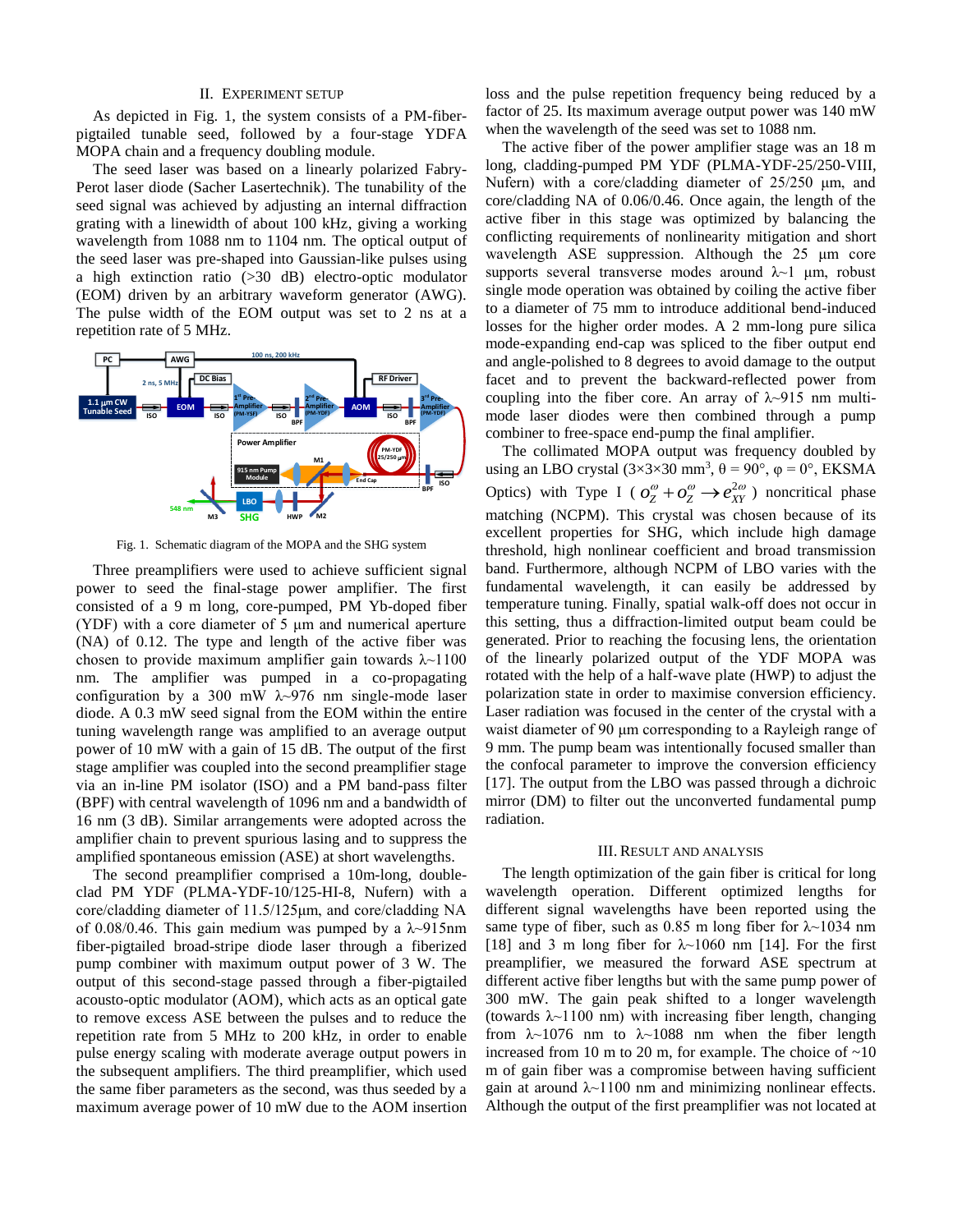the maximum of the gain curve when seeded with a signal close to  $\lambda$ ~1100 nm (see Fig. 2), an effective amplification was achieved and an SNR of 35 dB was obtained, which is sufficient for seeding the following stages. Similar considerations were taken into account for the later stages, too.



Fig. 2. Output Spectra of the first preamplifier with 300 mW, λ~976 nm pumping, seeded at different signal wavelengths (λ~1070, 1075, 1085 and 1096 nm)

The properties of the MOPA system are similar to those previously reported in [11]. To further investigate the features of SHG generated by the LBO crystal, the dependence of the SHG pulse energy (left-hand scale) and conversion efficiency (right-hand scale) on the input IR pulse energy were first investigated at a fixed wavelength of  $\lambda$ ~1089 nm (Fig. 3). The SHG pulse energy and conversion efficiency grow gradually with increasing input IR pulse energy. A maximum conversion efficiency of 64% and pulse energy of 45 μJ at  $\lambda$ ~544.5 nm were achieved at an IR pulse energy of 70  $\mu$ J. Observed saturation in conversion efficiency in the high IR energy region is attributed to thermal dephasing and frequency back-conversion. The pulses were slightly compressed to 1.8 ns after amplification and harmonic generation, giving a pulse peak power as high as 25 kW. During several hours of operation, no instabilities were observed in the green beam pattern from either optical damage or thermal lensing.



Fig. 3. Pulse energy and conversion efficiency of the SHG signal at  $\lambda$  -544.5 nm as a function of the λ~1089 nm fundamental power

To identify the NCPM temperature that maximizes the SHG output, temperature tuning curves were recorded at selected fundamental wavelength settings. The SHG output power was recorded whilst the temperature was changed and stabilized for a few minutes at a fixed incident IR power and wavelength. At the fundamental wavelength of 1089 nm, the NCPM temperature was found to be  $123.35 \pm 0.10 \, \text{C}$  with a FWHM bandwidth of  $1.30 \, \text{C}$ . The measured data is well matched to the main peak of a  $sinc<sup>2</sup>(x)$  fit. NCPM temperatures were recorded at different wavelength settings to explore the relationship between the optimized NCPM temperature T and the fundamental wavelengths  $\lambda_{\omega}$ . The results show that T decreases with increasing  $\lambda_{\omega}$ . Apart from the quadratic fit, originating from the Sellmeier equations [19], a straight-line fit can be used to relate T to  $\lambda_{\omega}$ : T(C) = 1300.16673 - 1.08406  $\times \lambda_{\omega}$ , which gives a reasonable match with the data corresponding to the temperature tuning sensitivity of 1.08 °C/nm. The wavelength acceptance bandwidth was also measured by monitoring the SHG output as the fundamental wavelength was varied while maintaining the LBO crystal temperature at  $123.35 \pm 0.1$  °C. The FWHM wavelength bandwidth was measured to be 1.2 nm in accordance with the calculated value.

The output spectra of the tunable green laser system are displayed in Fig. 4 (left-hand scale) for selected wavelengths. The laser output can be continuously tuned over a total bandwidth of 8 nm ranging from  $\lambda$ ~544 to 552 nm, corresponding to the 16 nm tuning range of the MOPA, which is limited by the bandwidth of the bandpass filter. The output spectra showed a bandwidth (measured at -20 dB level) of 0.15 nm and a signal-to-ASE ratio of more than 30 dB across the tuning range, measured with an optical spectrum analyzer (OSA, Yokogawa AQ6315A) with 0.05 nm resolution at different tuned wavelengths.



Fig. 4. Output spectra of the SHG and the corresponding average output power of IR and green pulsed laser within the tuning range

When the final power amplifier was pumped under the same conditions of 30 W launched power at  $\lambda$ ~915 nm, the obtained average output power of the fundamental light and SHG (Fig. 4, right-hand scale) was found to vary with tuning wavelength largely due to the variation in optical power of the fundamental signal. The maximum average output power of